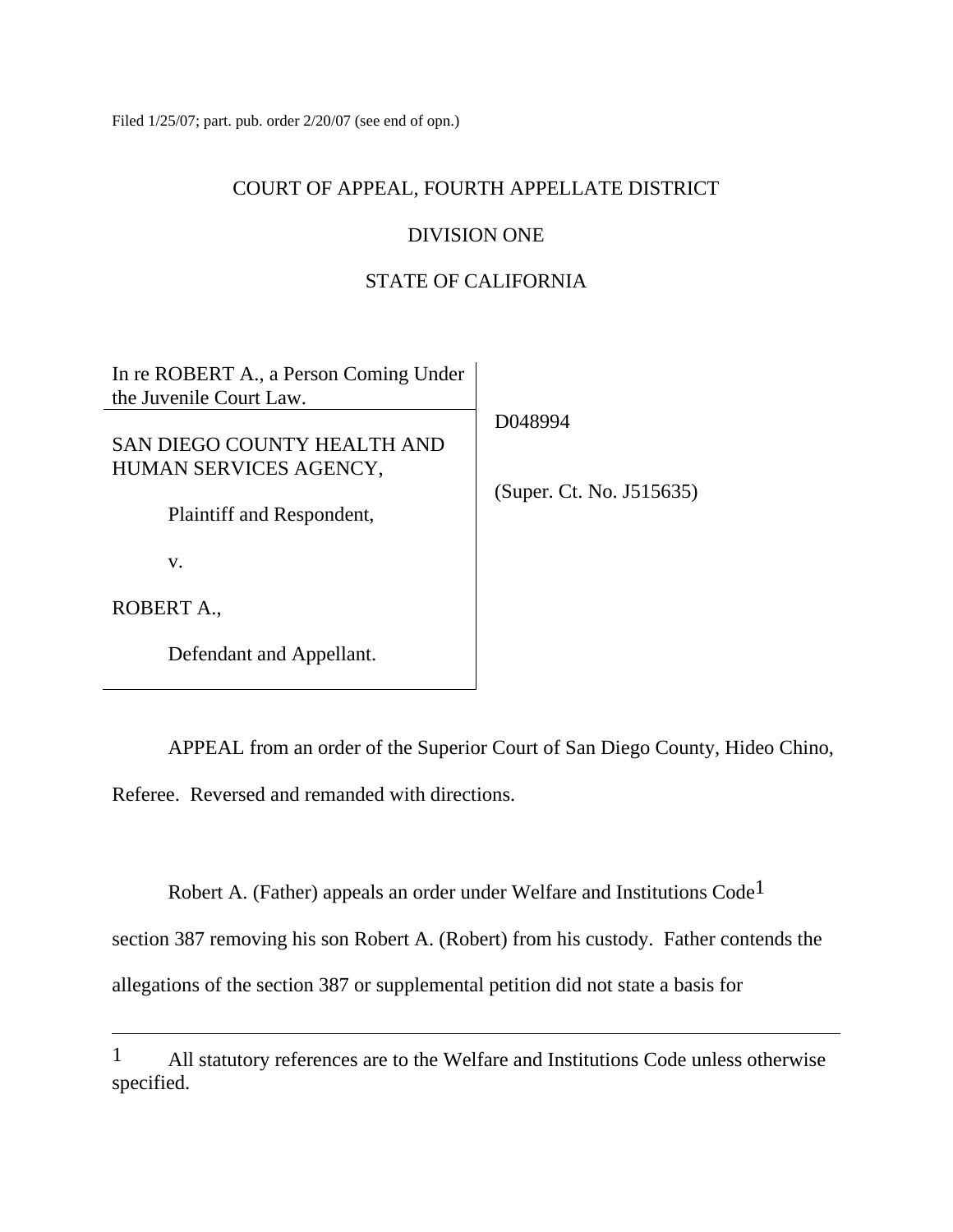jurisdiction. Father also contends the evidence was insufficient to support the juvenile court's findings that (1) the previous disposition had not been effective, and (2) it would be detrimental to Robert to remain in Father's custody. Additionally, Father contends the court did not comply with the Indian Child Welfare Act (ICWA) (25 U.S.C. § 1901 et seq.).

 We agree the ICWA noncompliance requires reversal and remand for the purpose of securing ICWA compliance. Otherwise, we find no error.

## FACTUAL AND PROCEDURAL BACKGROUND

 Robert is the son of Father and Roberta A., who were married but living separately at all relevant times.2 In November 2004, Robert, then 10 years old, was living with Father in a motel room.

 On November 24, police executed a search warrant and found methamphetamine in various places — including some within Robert's reach — along with marijuana, pornography and switchblade knives. Father told police he used methamphetamine "on and off" for several years. Father said all of the methamphetamine found was his  $-$ 

2 Roberta is not a party to this appeal and will be mentioned only when relevant to the issues that Father raises.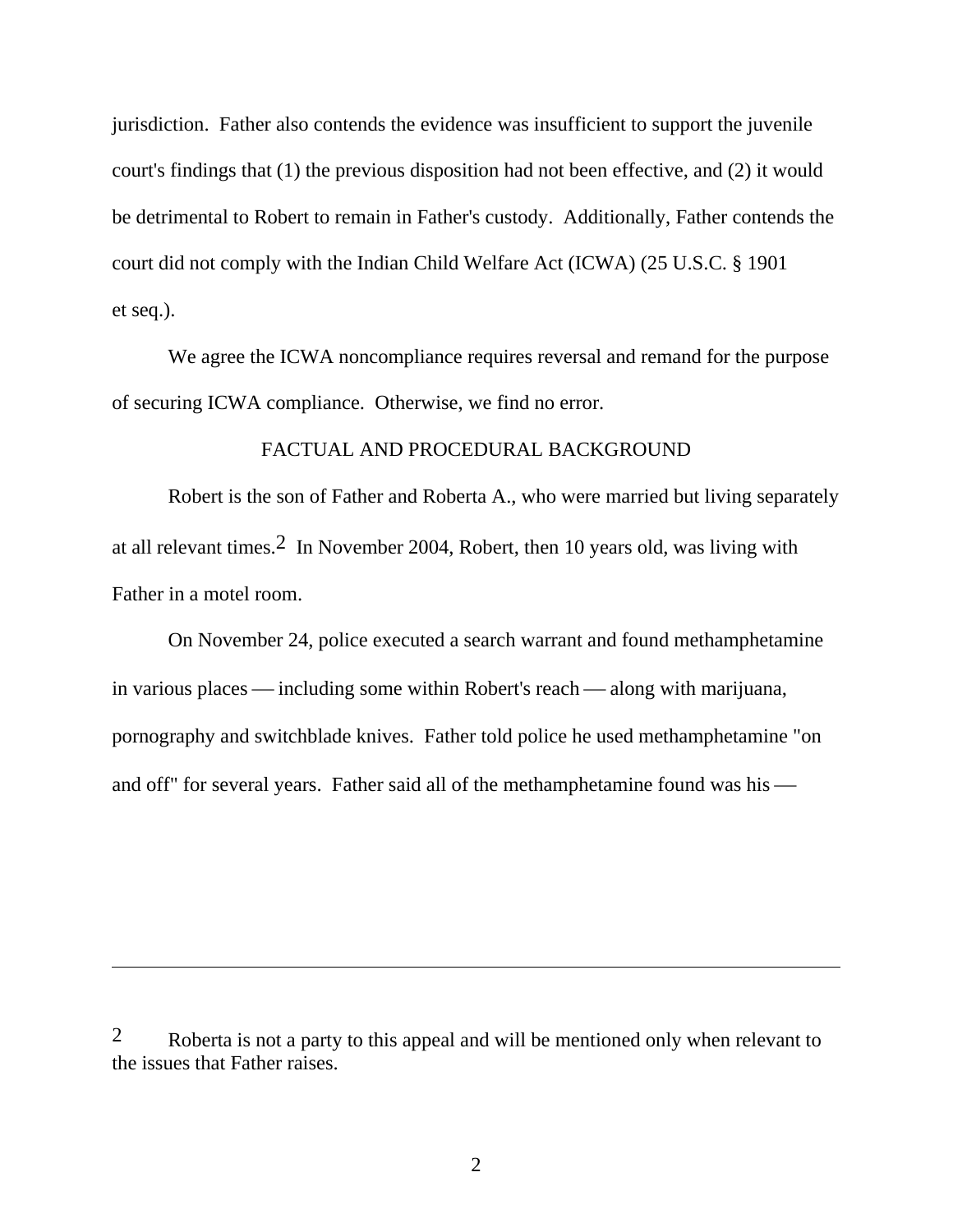including that found in the purse of his girlfriend.<sup>3</sup> Police arrested Father and his girlfriend for possession of a controlled substance.

 Father told a social worker that his grandfather was a "full-blooded Cherokee" Indian from Louisiana, but neither he nor Robert were registered tribal members.

 On November 30, the San Diego County Health and Human Services Agency filed a dependency petition on behalf of Robert, alleging he was at substantial risk of harm because of Father's excessive use of methamphetamine and marijuana. (§ 300, subd. (b).)

 Father did not appear at the detention hearing. The court gave Agency discretion to place Robert with Roberta with the concurrence of the child's counsel. The court found ICWA did not apply.

 On December 21, the court sustained the petition. By this time, Robert was living with Roberta, and Agency's recommendation was that the child be placed with her. With respect to ICWA, Agency indicated ICWA was not applicable because Robert was going to be placed with Roberta,<sup>4</sup> and Robert's counsel did not object.

<sup>3</sup> Father subsequently recanted his admission that the methamphetamine belonged to him. He told a social worker the methamphetamine belonged to a friend, and the reason he did not tell this to the police was that he thought they would not believe him. Father also told the social worker that the marijuana was for his personal use and that it helps relieve the aches and pains of his shoulder, which was injured during work. Father, then 43 years old, admitted smoking marijuana since he was 10 years old. Father did not believe he had a substance abuse problem.

<sup>&</sup>lt;sup>4</sup> See title 25 of the United States Code section 1912(a), which provides that Agency's obligation to comply with ICWA notice requirements takes effect when Agency is seeking foster care placement of the child or termination of parental rights.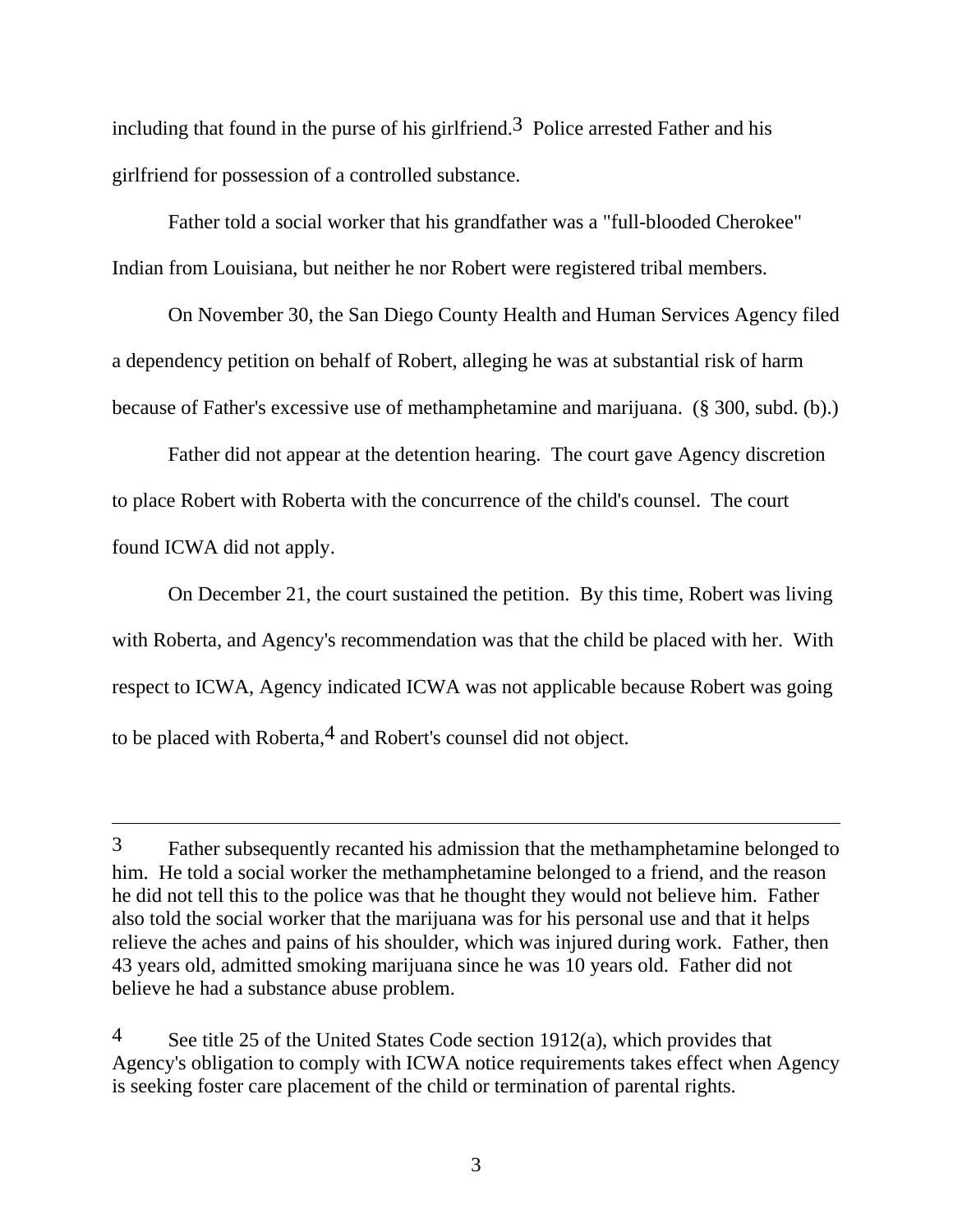On January 12, 2005, the court declared Robert a dependent child, removed him from Father's custody, and placed him with Roberta. The court ordered Father, who did not attend the hearing, and Roberta to comply with their case plans. Father's case plan required him to participate in individual therapy, complete a parenting class, submit to an evaluation by the Substance Abuse Recovery Management System program (SARMS), enroll in a drug treatment program and undergo drug testing.

 Later that month, Father told a social worker that he wanted to reunify with Robert, but did not believe he needed to comply with the case plan. Father had no further contact with Agency.

 On July 5, the court found Roberta had not made substantive progress with the provisions of her case plan. The court ordered six more months of services.

 Agency reported that in July, Roberta and Robert moved into a motel. The social worker noted that Roberta and Robert lived in either a motel or the maternal grandmother's apartment during the next six months. Roberta and Robert told the social worker that Father had chosen not to have regular contact with Robert. The social worker opined that regardless of Robert's living condition, he appeared to be receiving adequate care. "The child always appears happy, well groomed, well fed and attends school regularly," the social worker wrote.

On January 17, 2006, the court ordered six more months of services.

 In March, Agency learned that Robert had been living with Father rather than Roberta in contravention of the court's order that removed Robert from Father's custody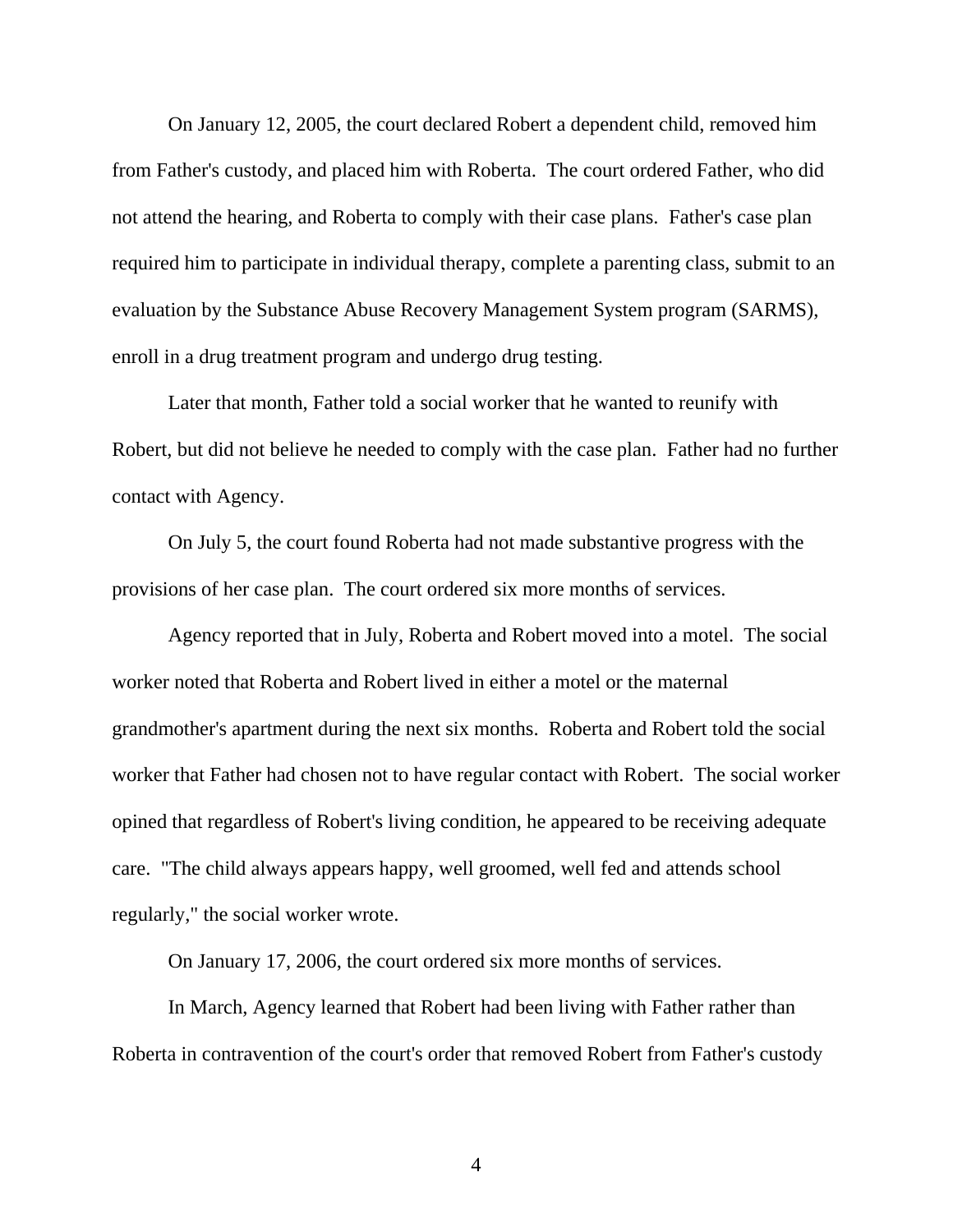and placed him with Roberta. The social worker reported that Robert started living with Father shortly after the court had made that order. The social worker had monthly contacts with Robert at his school. Roberta and Robert lied to the social worker about Robert's living with the maternal grandmother. Roberta had been homeless for several months, living in her car and in sober living facilities. The El Cajon police department performed a child welfare check on Father's home and found it to be clean and with adequate food. Police did not observe any drugs or drug activity.

 Because it appeared that Father had been able to meet Robert's needs, Agency recommended that Robert be placed with Father.

 At a special hearing on May 1, the court placed Robert with Father and ordered him to contact SARMS within 72 hours for an evaluation.<sup>5</sup>

 Father, however, did not contact SARMS and continued to refuse to participate in case plan services.

 On June 23, Agency filed a supplemental petition (§ 387) on behalf of Robert, alleging the previous disposition of the court  $-$  the May 1 order placing the child with Father — had not been effective in protecting Robert. The petition alleged Father's substance abuse problems remained untreated, Father remained noncompliant with his reunification plan and Father did not follow the court's May 1 order to contact SARMS within 72 hours. The petition sought to have Robert placed in a foster home.

<sup>5</sup> Agency did not file a section 388 or section 387 petition to change Robert's placement, but the parties waived formal filing of a petition.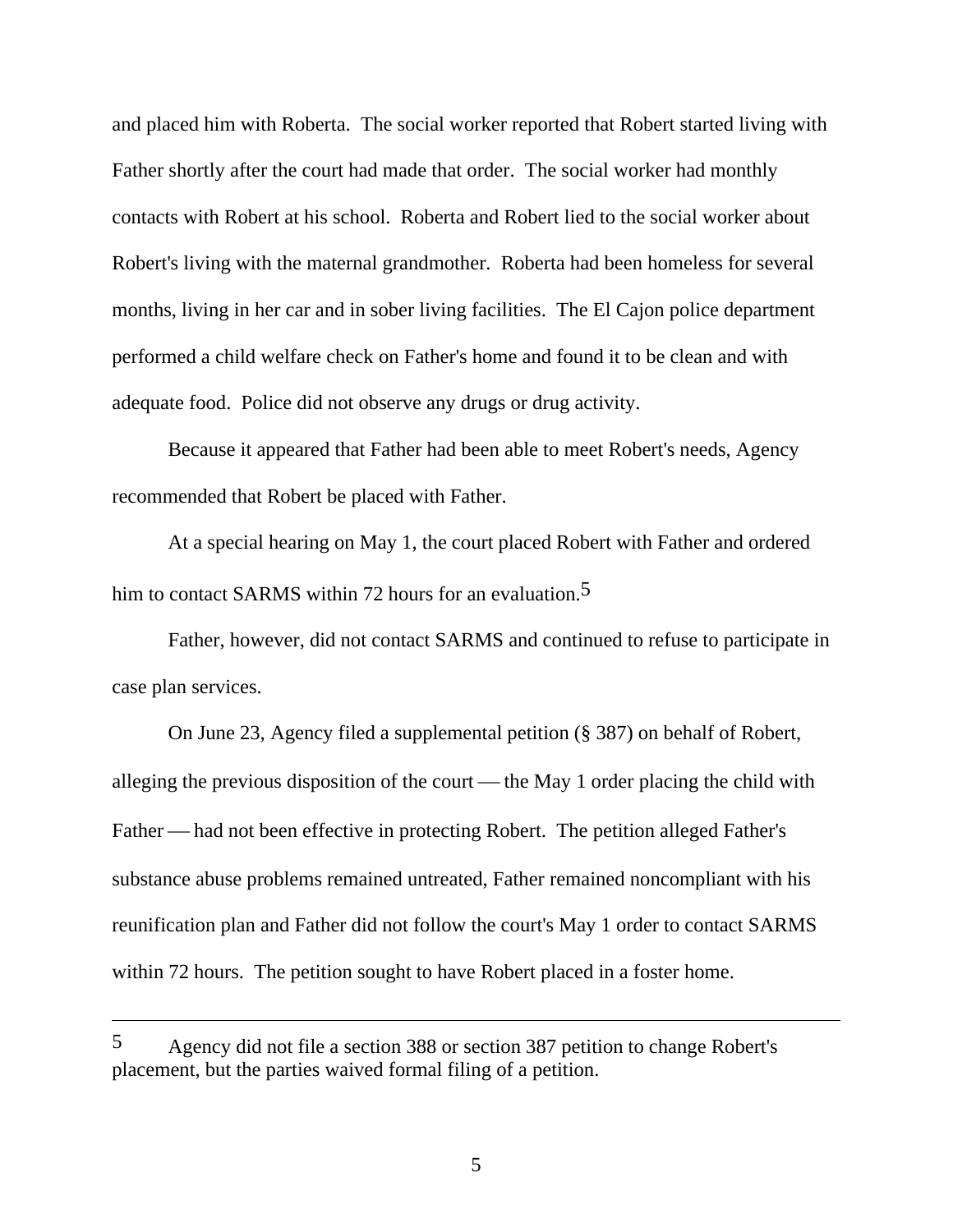The court found a prima facie showing had been made and issued a pick up and detain order for Robert. The court ordered Robert be detained at Polinsky Children's Center or an approved foster home.

 In an addendum report dated July 11, Agency recommended services for Father, who still had not contacted SARMS for an evaluation, be terminated.<sup>6</sup>

 On July 11, the parties stipulated that if called as a witness, the social worker would testify that: (1) Father was convicted of a drug related crime stemming from the incident in which Robert was removed from his custody in 2004; (2) the criminal court sentenced Father to perform community service, imposed fines and placed him on summary probation; and (3) Father had never been treated for his substance abuse.

 The court sustained the section 387 petition. Father's counsel told the court that Father wanted to participate in services and was now willing to contact SARMS. Agency's counsel countered that Father had technically received services for 20 months and never participated in any of them. The court terminated services to Father and continued services for Roberta.

<sup>6</sup> Agency recommended services be offered to Roberta, who had recently started substance abuse treatment.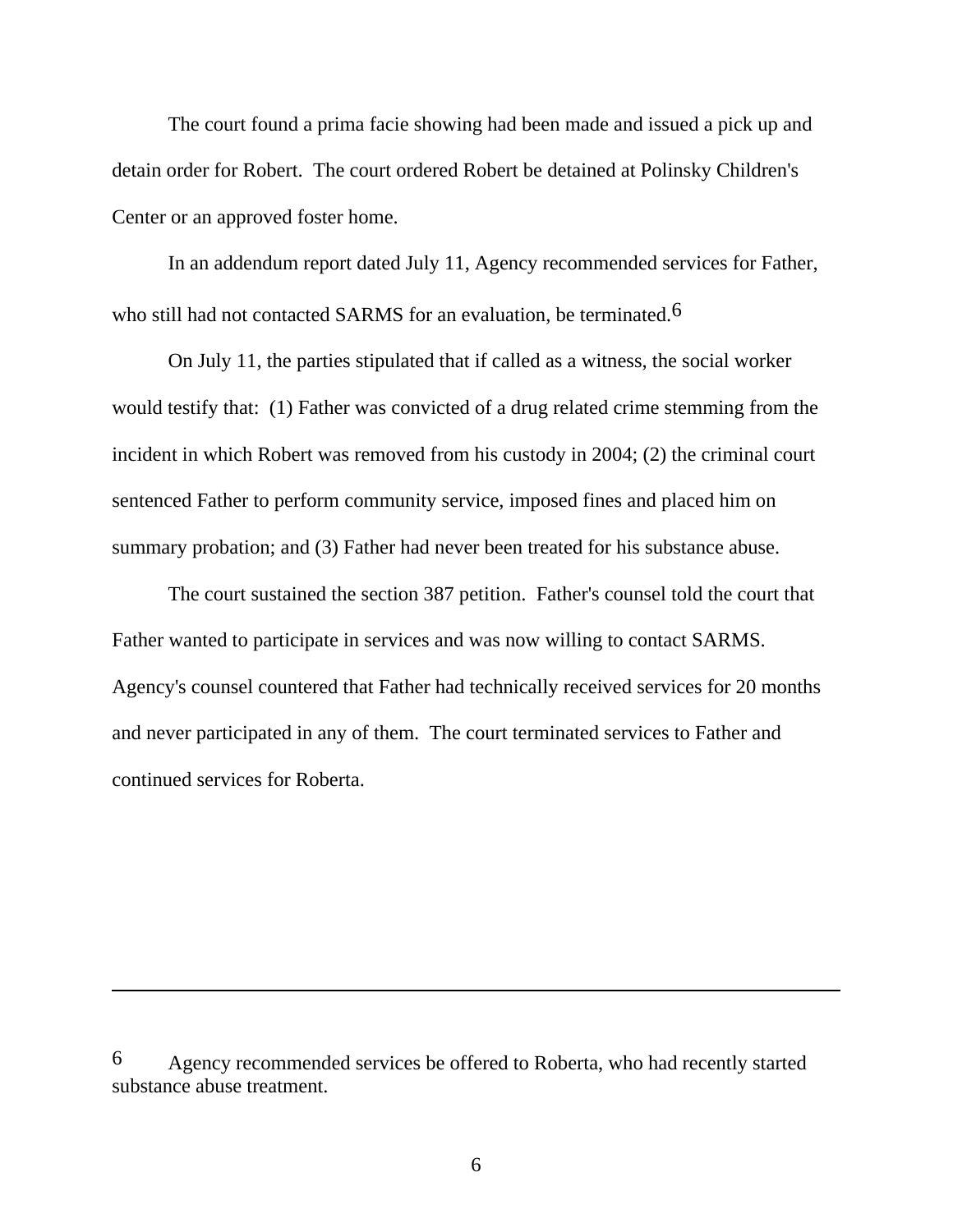### DISCUSSION

### I. *Section 387*

At issue is the supplemental or section 387 petition filed June 23, 2006, which

read:

"1. Under a previous order of this Court dated May 1, 2006, the child has been in the home of: FATHER.

"2. The previous disposition has not been effective in the protection or rehabilitation of the child.

"COUNT 1: On or about and between May 1, 2006 to present the father . . . with whom said child was placed by this Court is no longer willing / able to provide adequate care and supervision for said child in that: the child was originally removed from the father's custody due to his illegal substance issues on 1/12/05. The father remains untreated and non-compliant with his reunification plan. Further, the father has not followed the court's 5/1/06 orders that he must comply with his case plan and contact SARMS within 72 hours.

"3. The recommended modified disposition is placement in the home of: FOSTER CARETAKER."

Father contends the juvenile court erroneously removed Robert from his custody

under section 387 because (1) the supplemental petition did not state a basis for

jurisdiction, (2) the petition was not supported by substantial evidence, and (3)

insufficient evidence supported the removal. The contention is without merit.

Before the juvenile court can change or modify a previous order by removing a

child from the physical custody of a parent and direct foster-care placement, there must

be a hearing upon a supplemental petition. (§ 387, subd. (a).) The supplemental petition

must "contain a concise statement of facts sufficient to support the conclusion that the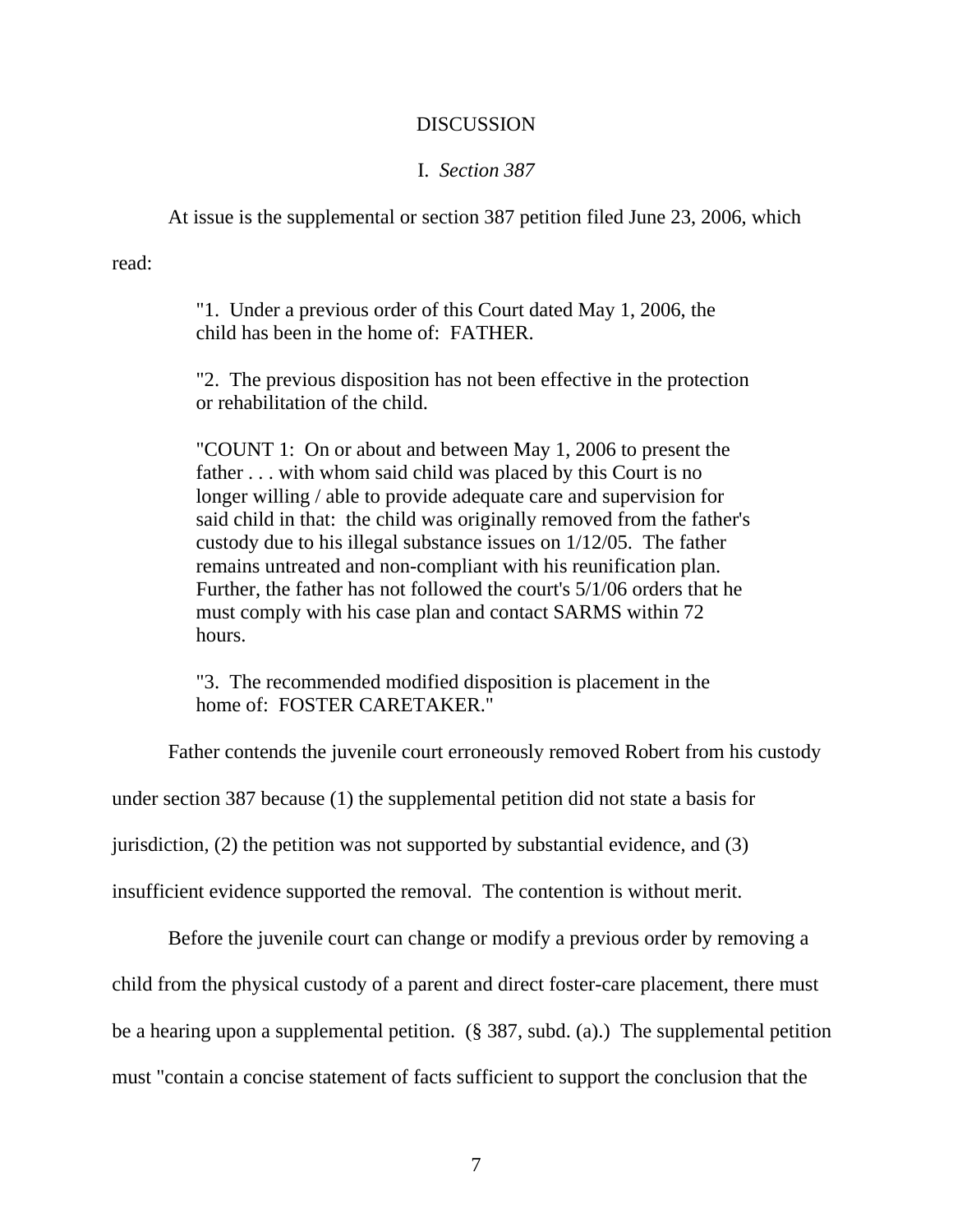previous disposition has not been effective in the rehabilitation or protection of the child." (§ 387, subd. (b).)

 However, the petition need not assert any new jurisdictional facts nor urge different or additional grounds for the dependency. (*In re John V.* (1992) 5 Cal.App.4th 1201, 1211.) The only fact necessary to modify a previous placement is that the previous disposition has not been effective in protecting the child. (*In re Joel H.* (1993) 19 Cal.App.4th 1185, 1200.) This is the ultimate " 'jurisdictional fact'" in a section 387 proceeding. (*Ibid*.) It is not necessary to establish jurisdiction under section 300 to warrant a change in placement. (*In re Michael S.* (1987) 188 Cal.App.3d 1448, 1460.) "Obviously, when, as in the present case, there is a supplemental petition, there already exists a basis for juvenile court jurisdiction." (*In re Joel H.*, *supra*, at p. 1200.)

 In the first or jurisdictional phase of a section 387 proceeding, the court determines whether the factual allegations of the supplemental petition are true and whether the previous disposition has been effective in protecting the child. (Cal. Rules of Court, rule  $5.565(e)(1)$ .)<sup>7</sup> If those allegations are found to be true, the court conducts a dispositional phase to determine whether removal of custody is appropriate. (Rule 5.565(e)(2).) A court hearing a supplemental petition brought under section 387 that seeks to remove a child from the custody of a parent must proceed according the procedures and protections of section 361. (*In re Paul E.* (1995) 39 Cal.App.4th 996,

<sup>7</sup> All subsequent rule references are to the California Rules of Court.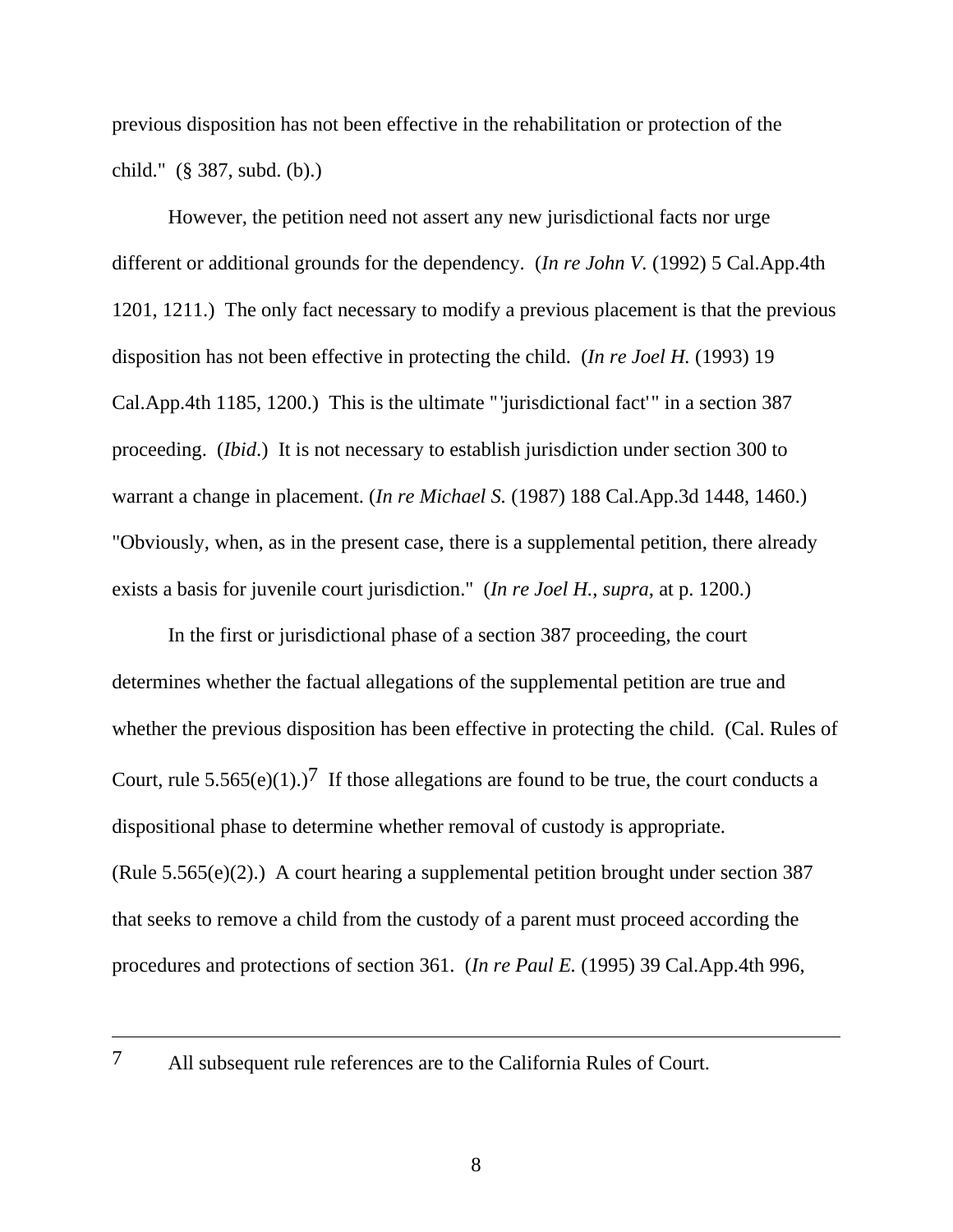1001-1003.) Thus, before the child can be removed from the parent's custody under section 387, the court must find, by clear and convincing evidence, that there is "a substantial danger to the physical health, safety, protection, or physical or emotional well-being of the minor [or would be] if the minor were returned home, and there are no reasonable means by which the minor's physical health can be protected without removing the minor from the minor's parents."  $(\S$  361, subd.  $(c)(1)$ .)

 We review the juvenile court's findings under the substantial evidence test. (*In re Heather A.* (1996) 52 Cal.App.4th 183, 193.)

 With respect to Father's claim that the supplemental petition did not state a cause of action or basis for jurisdiction under section 387, he is mistaken. Father claims the petition did not allege abuse or neglect sufficient to remove the minor from his custody. However, removal is a dispositional issue. The jurisdictional issue under section 387 is whether the previous disposition has not been effective in protecting the child. (*In re Joel H.*, *supra*, 19 Cal.App.4th at p. 1200.) Agency's supplemental petition contained such an allegation.

 Father is also mistaken in claiming the evidence was insufficient to support the court's finding that the May 1, 2006 order placing Robert with him had not been effective in protecting Robert. There is ample evidence in the record supporting the court's finding.

 Robert was removed from Father's custody in January 2005 after police found marijuana and methamphetamine, along with pornography and switchblade knives, in the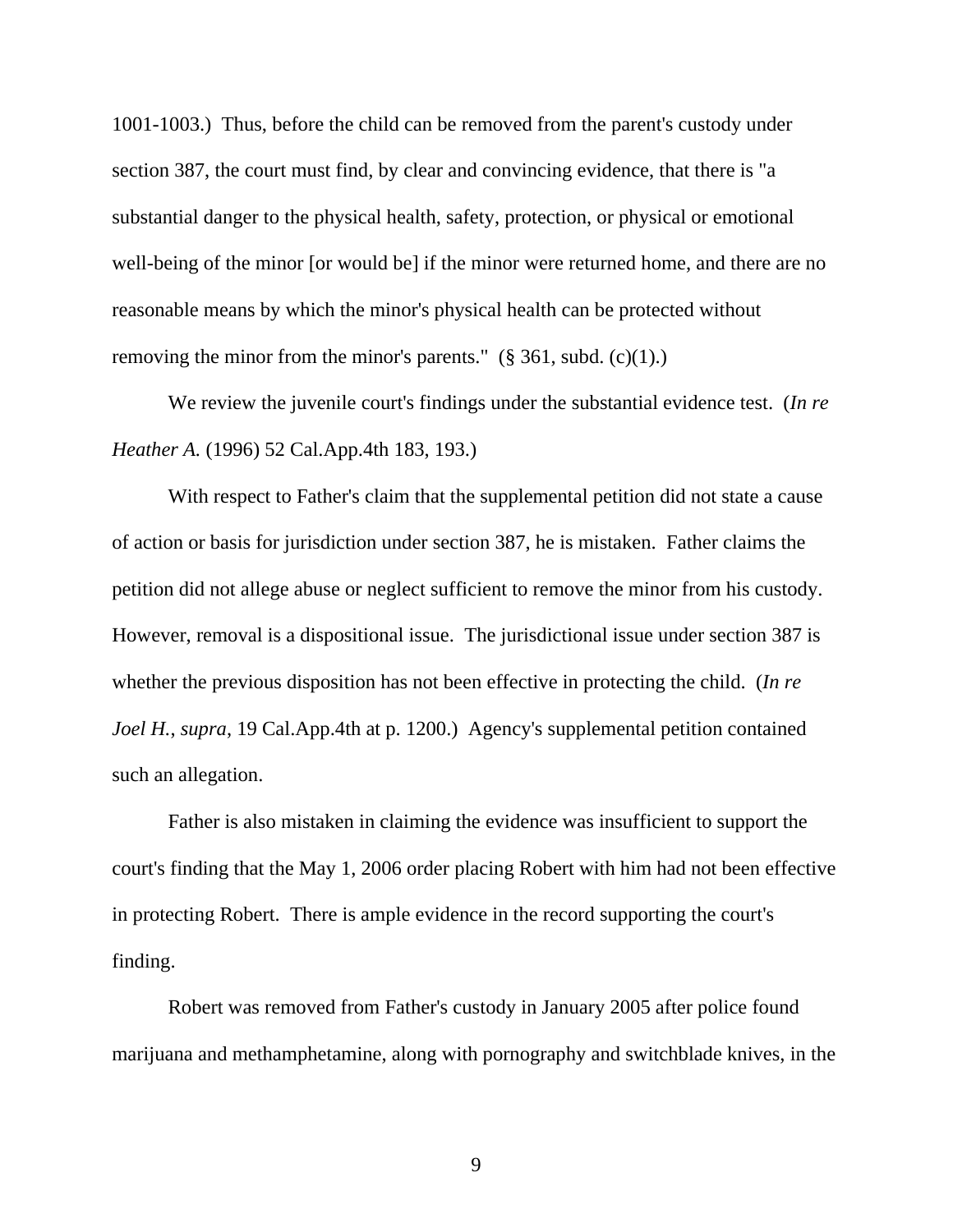home. Father admitted the methamphetamine was his and that he used marijuana and methamphetamine. (See fn. 3 and accompanying text, *ante*.) Robert said Father sold marijuana. The court ordered Father to comply with his case plan, which included requirements he undergo a SARMS evaluation and participate in drug treatment and drug testing.

 Over the next one and one-half years, Father did not comply with his case plan nor make any attempt to do so. Father never went to SARMS despite repeated court orders during this time frame. Significantly, Father, along with Roberta, Robert and the maternal grandmother, participated in a dishonest scheme to allow Robert to live with Father in direct contravention of the January 2005 order removing the child from his custody. It is true that Robert appeared to do well during his surreptitious and fraudulent stay with Father. When Agency discovered the scheme, it apparently took that into account in recommending that Robert be removed from Roberta's custody and placed with Father. The court followed the recommendation, but also ordered Father to report to SARMS within 72 hours. Father ignored this order as well. None of the above-stated facts is in dispute.

 We acknowledge that removal of a child should not be predicated solely on the parent's failure to comply completely with his or her case plan. (*In re Paul E.*, *supra*, 39 Cal.App.4th at pp. 1003-1004.) It does not follow, however, that the court erred here in removing Robert from Father's custody. This is not a case in which the parent failed to completely comply with the case plan. Father did not comply *at all* with the plan.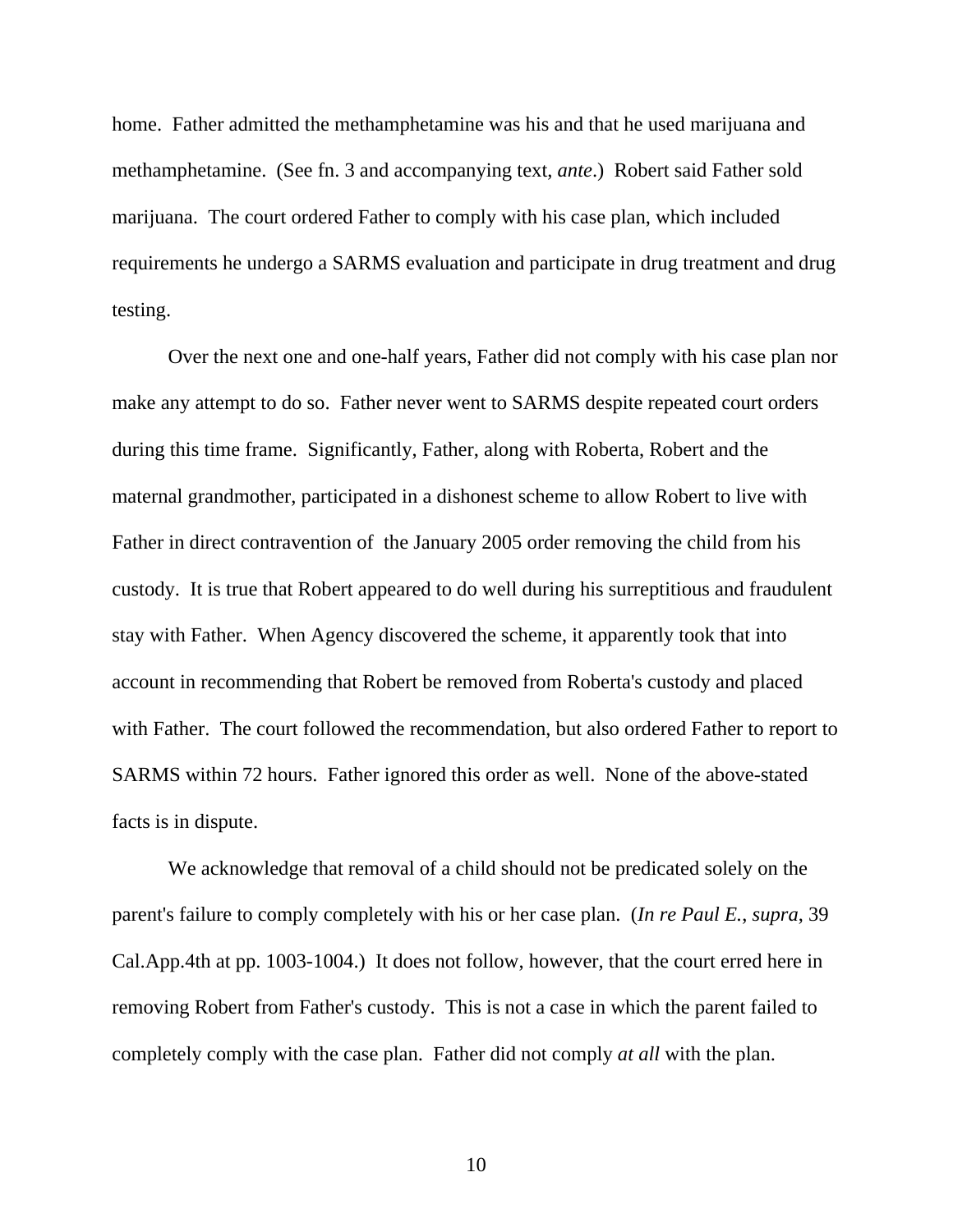Moreover, in flagrant disregard of the court's original dispositional order, Father illegally retained de facto custody of Robert for more than one year.

 At the section 387 hearing, the court reasonably could conclude that the risk to Robert remained the same as it was one and one-half years earlier. Father was a long-time drug abuser, and had not done anything during the dependency to treat this problem. A child is in danger of harm when a parent is a substance abuser. (See, e.g., *In re Ashley G.* (1988) 205 Cal.App.3d 1235, 1243.)

 We agree with Agency's tacit acknowledgement that it made a mistake in recommending Robert be placed with Father after discovering the scheme that flouted the original dispositional order. However, regardless of which party erred, the court does not need to continue a child in an unsafe situation. Despite the lack of evidence showing abuse or neglect, Robert was being exposed to untreated drug abusers and drug dealing, which put him at risk of harm.

 Turning to the 2006 removal of Robert from Father's custody, we find substantial evidence supported it. The same evidence that supported the true finding on the section 387 petition supported the court's concurrent order removing Robert from Father's custody.

 In this regard, we also note "[t]he failure of the parent . . . to participate regularly and make substantive progress in court-ordered treatment programs shall be prima facie evidence that return would be detrimental." (§§ 366.21, subds. (e) & (f), 366.22, subd. (a); see also *Sue E. v. Superior Court* (1997) 54 Cal.App.4th 399, 404.) Here, the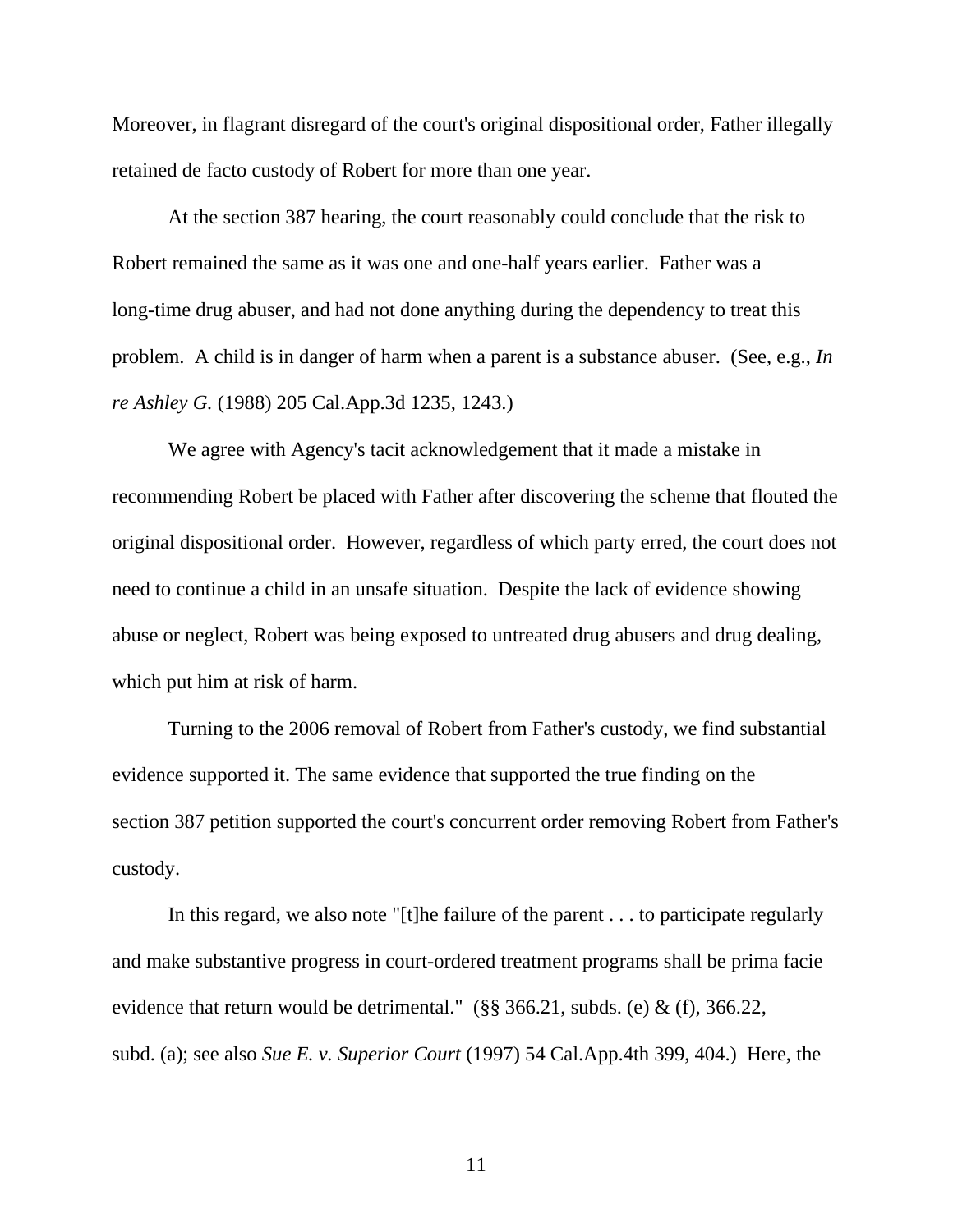only evidence to refute this presumption of detriment was that drugs were not found in Father's home during Fourth Amendment searches or upon inspection by the social worker. Such evidence only showed that drugs were not present at the time of the searches or inspections. The court could reasonably conclude it was insufficient to rebut the presumption of detriment.

 Further, an important factor to consider in deciding whether the child is at substantial risk of detriment is the likelihood the parent will maintain a "stable, sober and noncriminal lifestyle for the remainder of [Robert's] childhood." (*In re Brian R.* (1991) 2 Cal.App.4th 904, 918.) In this regard, the juvenile court, sitting as trier of fact, can properly consider the credibility of the parents. There is much in this record that undermines Father's credibility. In addition to his self-denial about his drug problem and refusal to participate in court-ordered services, Father engaged and enlisted Robert in a dishonest scheme to contravene the original order removing the child from his custody.

#### II. *ICWA*

 Father contends Agency did not comply with ICWA even though Agency was on notice from the beginning of the case that he had Cherokee heritage. We agree, and find the case must be remanded for the limited purpose of securing compliance with ICWA.

 In 1978, Congress enacted ICWA to "protect the best interests of Indian children and to promote the stability and security of Indian tribes and families." (25 U.S.C. § 1902.) ICWA allows a tribe to intervene in dependency proceedings involving an Indian child because the law presumes it is in the child's best interests to retain tribal ties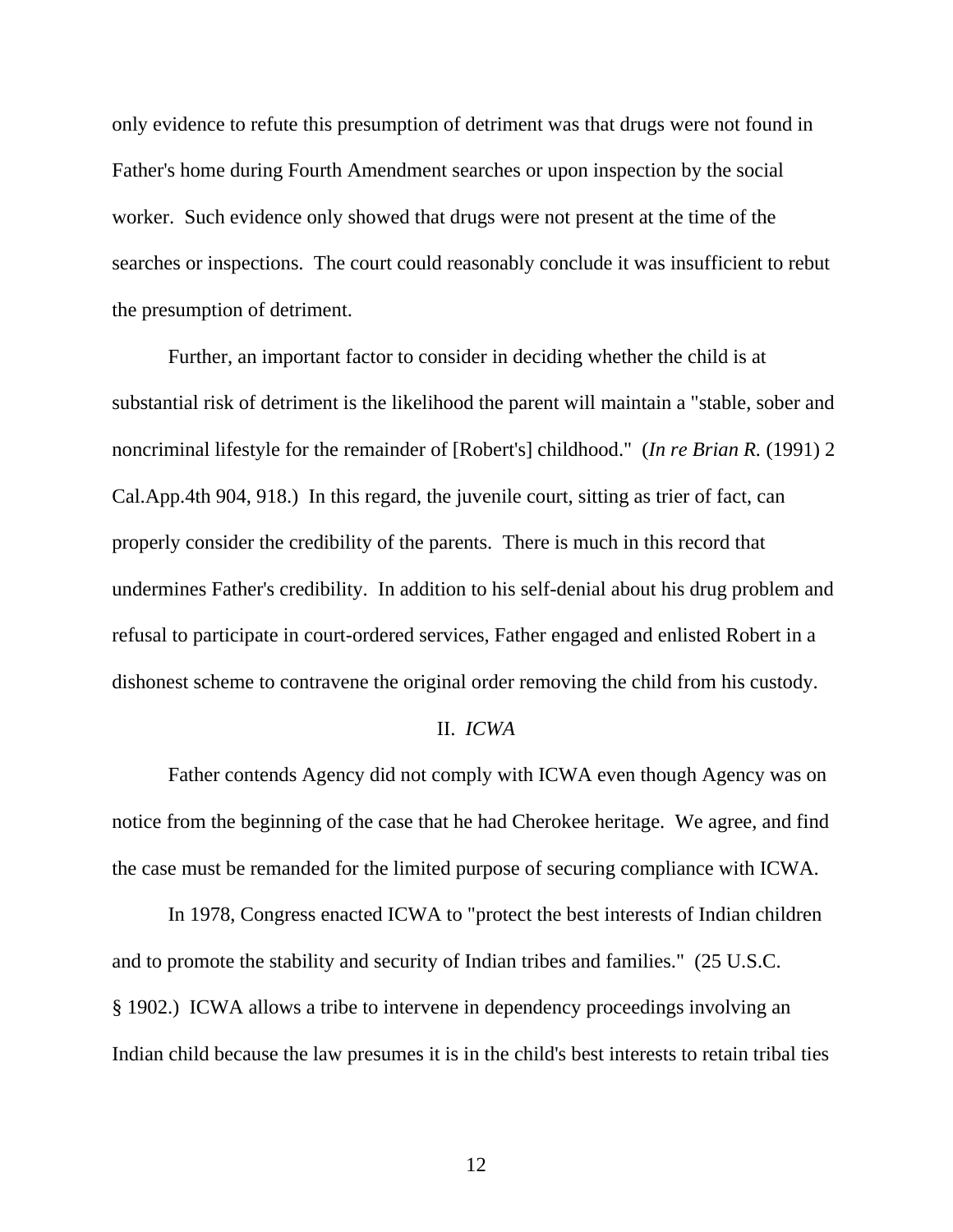and heritage and that it is in the tribe's interest to preserve future generations. (*In re* 

*Desiree F.* (2000) 83 Cal.App.4th 460, 469.)

ICWA sets forth specific notice requirements:

"[W]here the court knows or has reason to know that an Indian child is involved, the party seeking the foster care placement of, or termination of parental rights to, an Indian child shall notify the parent or Indian custodian and the Indian child's tribe, by registered mail with return receipt requested, of the pending proceedings and of their right of intervention."  $(25 \text{ U.S.C.} \hat{\S} 1912(a))$ 

If the identity of the tribe cannot be determined, notice must be given to the Bureau of Indian Affairs. (*Ibid*.; *Dwayne P. v. Superior Court* (2002) 103 Cal.App.4th 247, 253.)

 The Indian tribe determines whether the child is an Indian child. (*In re Desiree F.*, *supra*, 83 Cal.App.4th at p. 470.) "'A tribe's determination that the child is or is not a member of or eligible for membership in the tribe is conclusive.'" (*Dwayne P. v.* 

*Superior Court*, *supra*, 103 Cal.App.4th at p. 255.)

 Notice must be sent whenever there is reason to believe the child may be an Indian child. (*In re Desiree F.*, *supra*, 83 Cal.App.4th at p. 471.) "[T]he juvenile court needs only a suggestion of Indian ancestry to trigger the notice requirement." (*In re Nikki B.* (2003) 106 Cal.App.4th 844, 848.)

 Because "'failure to give proper notice of a dependency proceeding to a tribe with which the dependent child may be affiliated forecloses participation by the tribe, [ICWA] notice requirements are strictly construed.'" (*In re Karla C.* (2003) 113 Cal.App.4th 166, 174.) The notice sent to the Indian tribes must contain enough identifying information to be meaningful. (*Id*. at p. 175.) A "social worker has 'a duty to inquire about and obtain,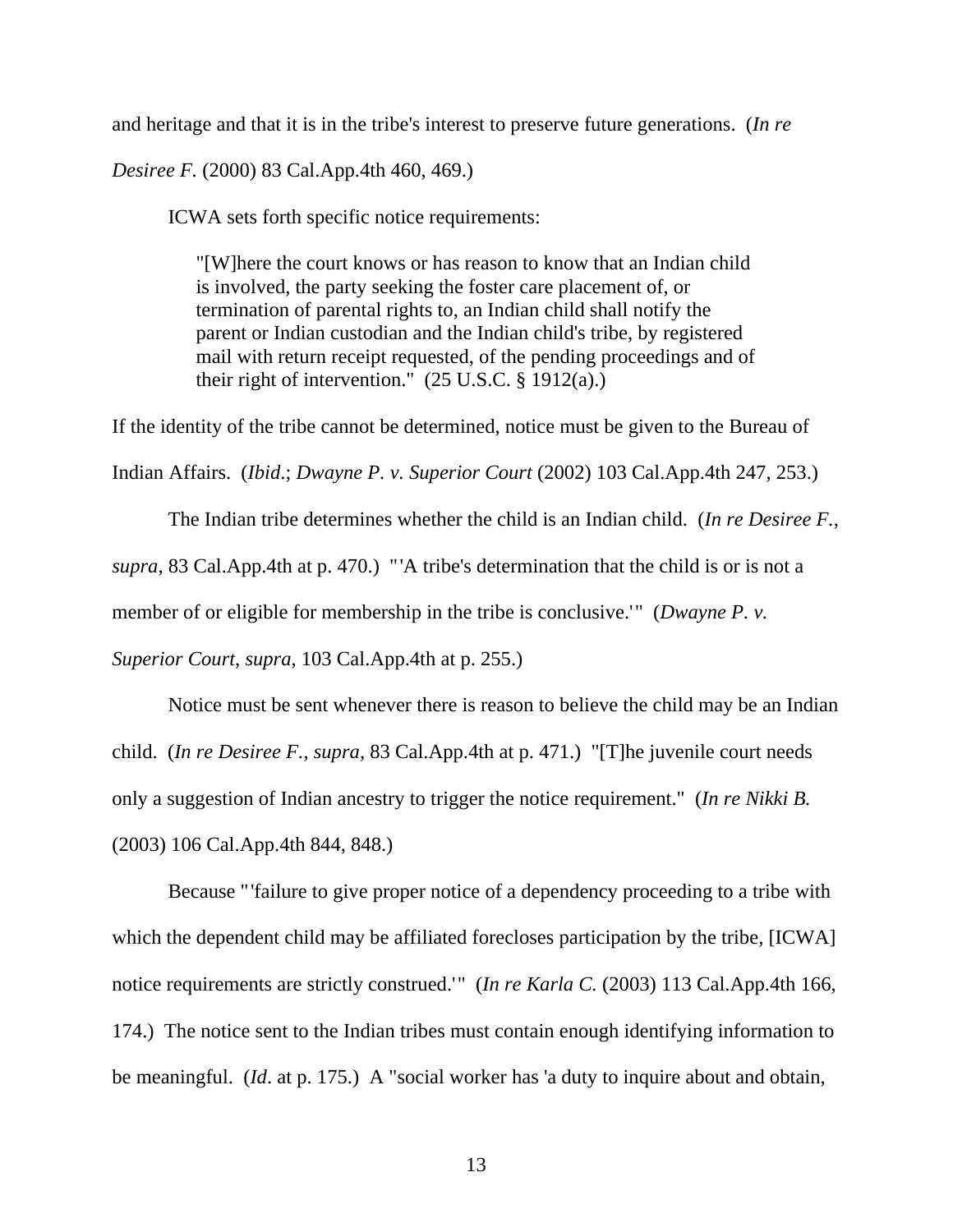if possible, all of the information about a child's family history'" required under regulations promulgated to enforce ICWA. (*In re S.M.* (2004) 118 Cal.App.4th 1108, 1116.)

 To enable the juvenile court to review whether sufficient information was supplied, Agency must file with the court the ICWA notice, return receipts and responses received from the tribes. (*In re Karla C.*, *supra*, 113 Cal.App.4th at pp. 175, 178-179.)

 The notice requirements of ICWA are mandatory and cannot be waived by the parties. (*In re Jennifer A.* (2002) 103 Cal.App.4th 692, 707.)

 Agency's argument below that ICWA notice was not necessary because foster care placement was not being sought (see fn. 4 and accompanying text, *ante*) is now moot.

 On appeal, Agency concedes that it should have provided ICWA notice when Robert was removed from parental custody pursuant to the section 387 petition. Nonetheless, Agency argues the error was harmless.

 Agency does so based on its motion to augment the record with ICWA notices and documents filed in the separate dependency case of Robert's half-sibling.<sup>8</sup> However, the half-sibling's dependency case was heard by the juvenile court in El Cajon and presided over by a different judicial officer than the one who presided over Robert's case. Further, Father's notice of appeal in Robert's case predated the ICWA notices in the half-sibling's case. The orders that are challenged in this appeal were issued two months before the

<sup>8</sup> Both Robert and the half-sibling have the same biological father.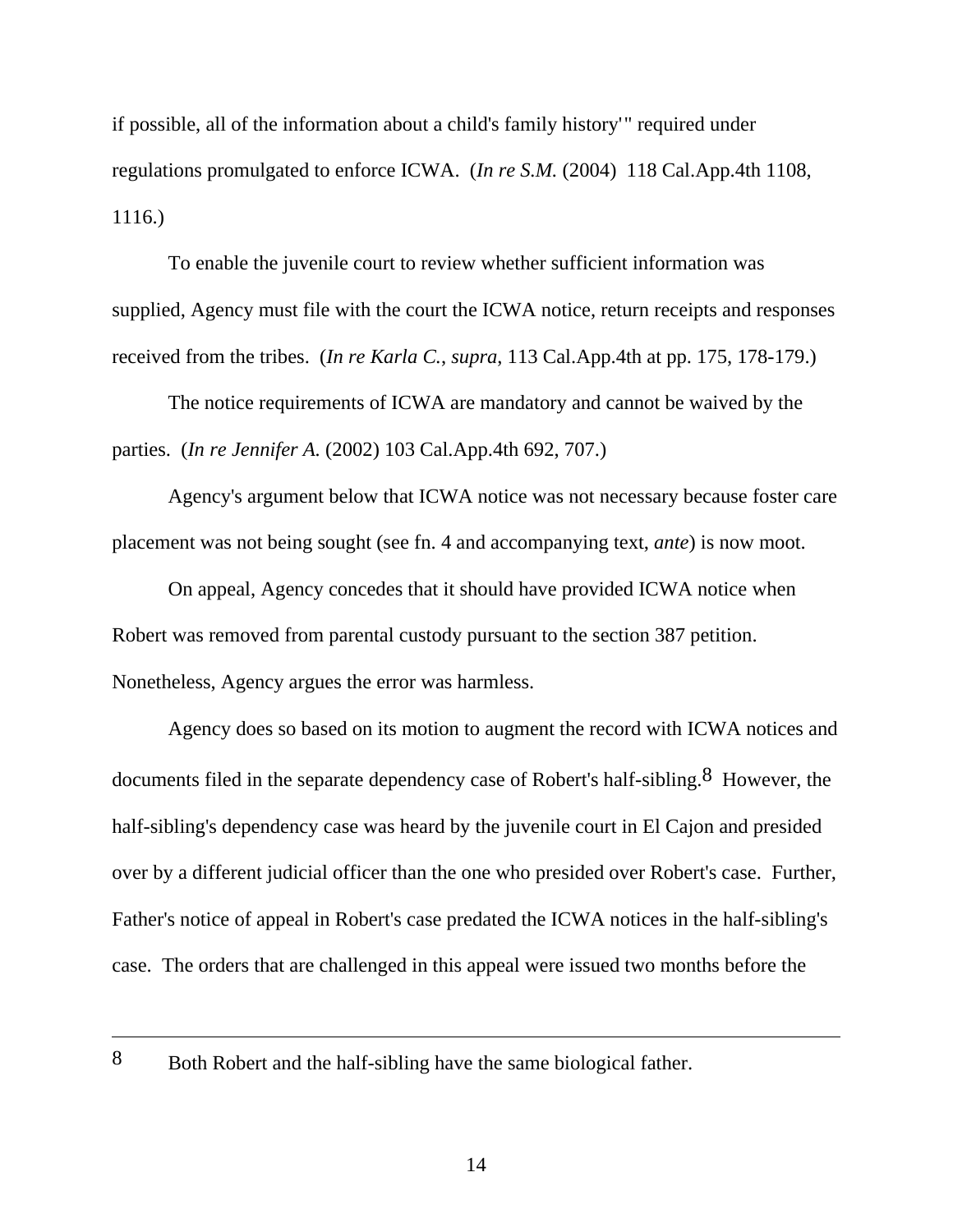ICWA notices in the half-sibling's case were mailed to the Indian tribes. Also, the ICWA documents from the half-sibling's case were not filed in Robert's dependency case.<sup>9</sup>

 We deny Agency's motion to augment the record. Appellate courts rarely accept postjudgment evidence or evidence that is developed after the challenged ruling is made. (See *In re Zeth S.* (2003) 31 Cal.4th 396, 405, 413-414.) This is so in part because an appeal court reviews the correctness of a record that was before the trial court at the time it made its ruling. (*Id*. at p. 405.) Because the ICWA documents from the half-sibling's case were not before the juvenile court at the time of the proceedings in question nor part of the juvenile court case file, it is inappropriate to augment the record with them. (See *In re Jennifer A.* (2002) 103 Cal.App.4th 692, 703-704.) "Making the appellate court the trier of fact is not the solution." (*Id*. at p. 703.) (See fn. 9, *ante*.) "[I]t is up to the juvenile court to review the information concerning the notice given, the timing of the notice, and the response of the tribe, so that it may make a determination as to the applicability of the ICWA, and thereafter comply with all of its provisions, if applicable." (*Id*. at p. 705.)

<sup>9</sup> The augment request did not include a finding by the court in the half-sibling's dependency case concerning whether it found the notices met the requirements of ICWA. Therefore, the proposed augment is of ICWA notices that have never been reviewed below for ICWA compliance.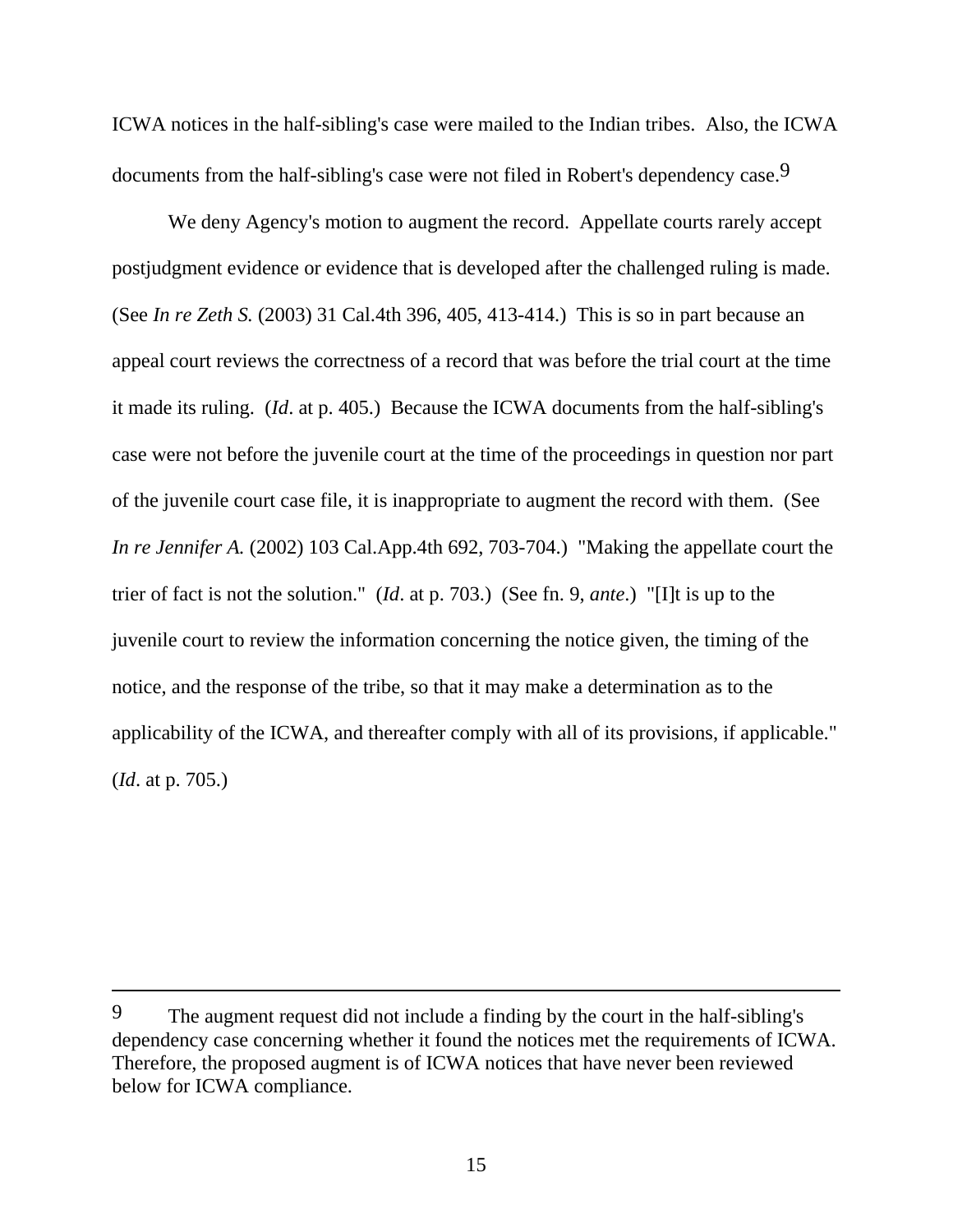Moreover, we reject Agency's attempt to bootstrap this case to the half-sibling's case for ICWA purposes and thereby find the admitted ICWA error here was harmless. It is important to not lose sight of the fact that ICWA notices in separate dependency cases are not fungible evidence — even when the separate cases involve half-siblings who share the same parent with Indian heritage. Agency had the duty in Robert's case to provide ICWA notice to the Cherokee tribes to allow the tribes to determine if Robert is an Indian child. Agency also had the duty to file with the juvenile court, which heard Robert's case, those notices, any responses it received and proof of required postal receipts to allow the court to determine if there was proper and adequate notice before deciding the ultimate issue — whether ICWA applied. Agency did none of these things in Robert's case and therefore the court's finding that ICWA did not apply cannot stand.

 Accordingly, the case must be remanded with directions that Agency and the court comply with ICWA in accordance to ICWA statute and caselaw interpreting it.

#### DISPOSITION

 The section 387 order is reversed and the matter is remanded to the juvenile court with directions to order Agency to comply with the notice provisions of ICWA, the relevant case law interpreting ICWA and the views expressed in this opinion, and to file all required documentation with the juvenile court for the court's inspection. If, after proper inquiry and notice, a tribe claims that Robert is an Indian child, the juvenile court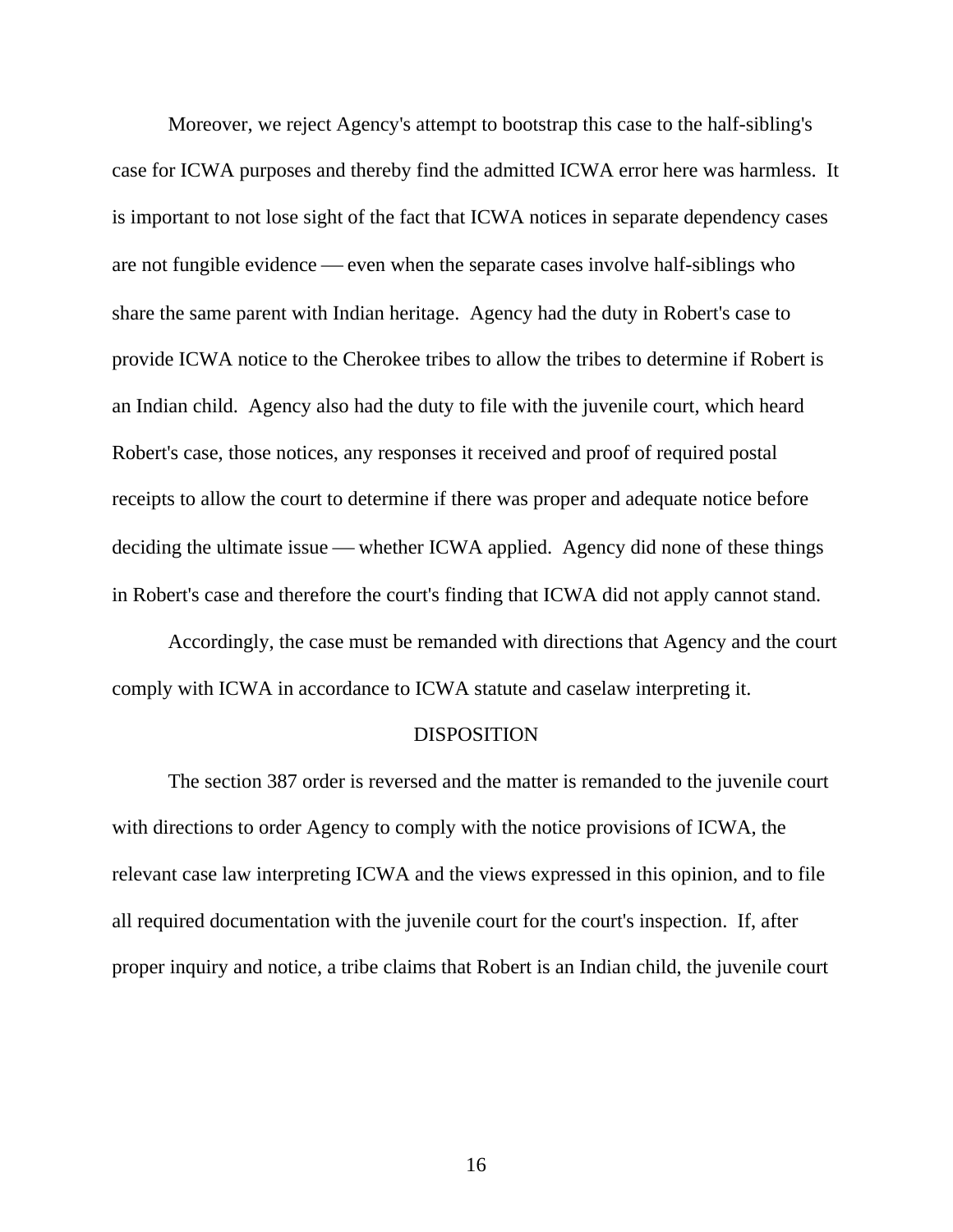shall proceed in conformity with all provisions of ICWA. If, on the other hand, no response is received or no tribe claims that Robert is an Indian child, the orders shall be reinstated.

l,

IRION, J.

I CONCUR:

McDONALD, J.

I CONCUR IN THE RESULT:

HUFFMAN, Acting P. J.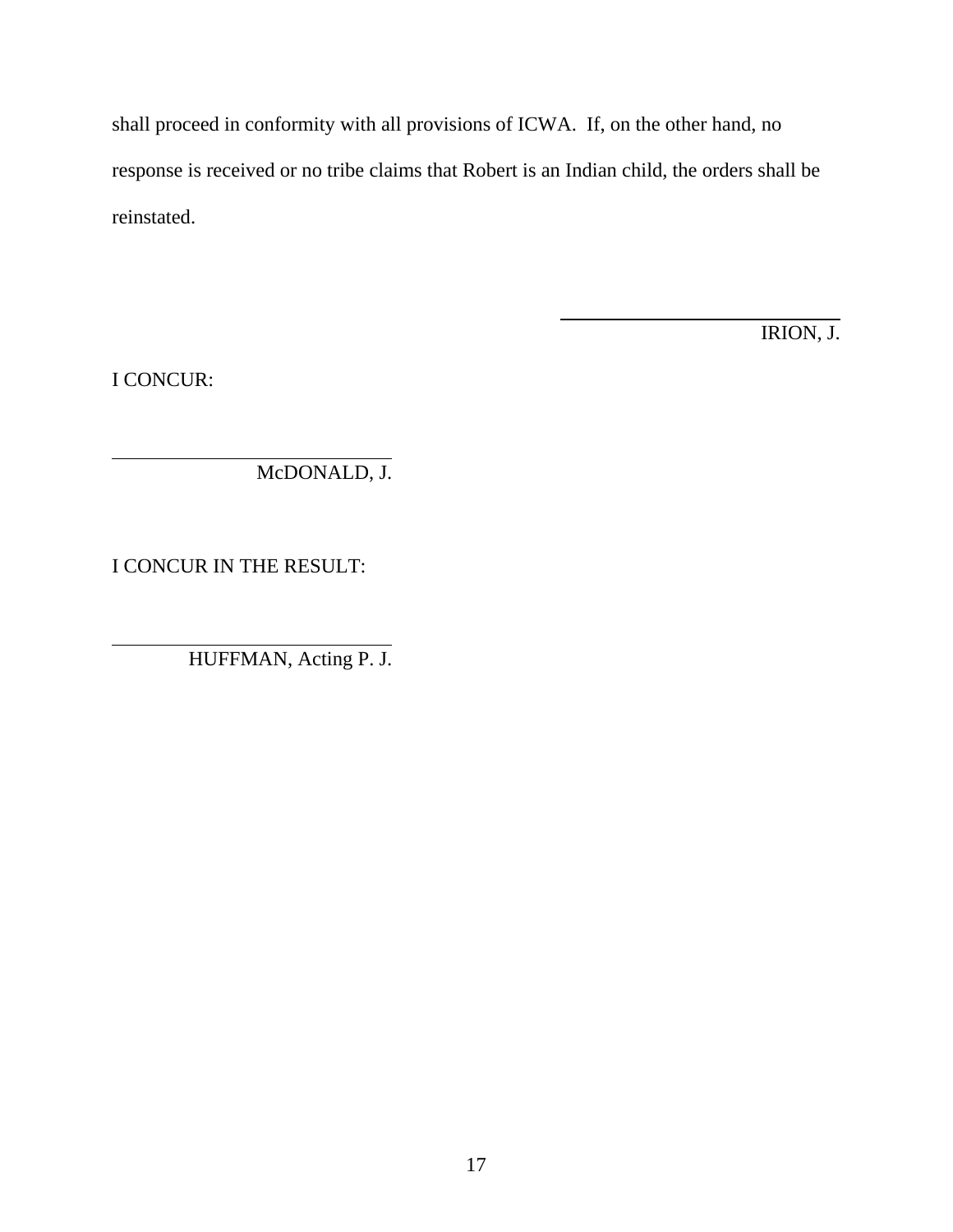## COURT OF APPEAL, FOURTH APPELLATE DISTRICT

## DIVISION ONE

## STATE OF CALIFORNIA

In re ROBERT A., a Person Coming Under the Juvenile Court Law.

SAN DIEGO COUNTY HEALTH AND HUMAN SERVICES AGENCY,

Plaintiff and Respondent,

v.

ROBERT A.,

Defendant and Appellant.

D048994

(Super. Ct. No. J515635)

## ORDER CERTIFYING OPINION FOR PARTIAL PUBLICATION

THE COURT:

The opinion filed January 25, 2007, is ordered certified for publication with the

exception of part I.

The attorneys of record are:

Sharon S. Rollo, under appointment by the Court of Appeal, for Defendant and

Appellant.

John J. Sansone, County Counsel, John E. Philips and Katharine R. Bird, Deputy

County Counsel, for Plaintiff and Respondent.